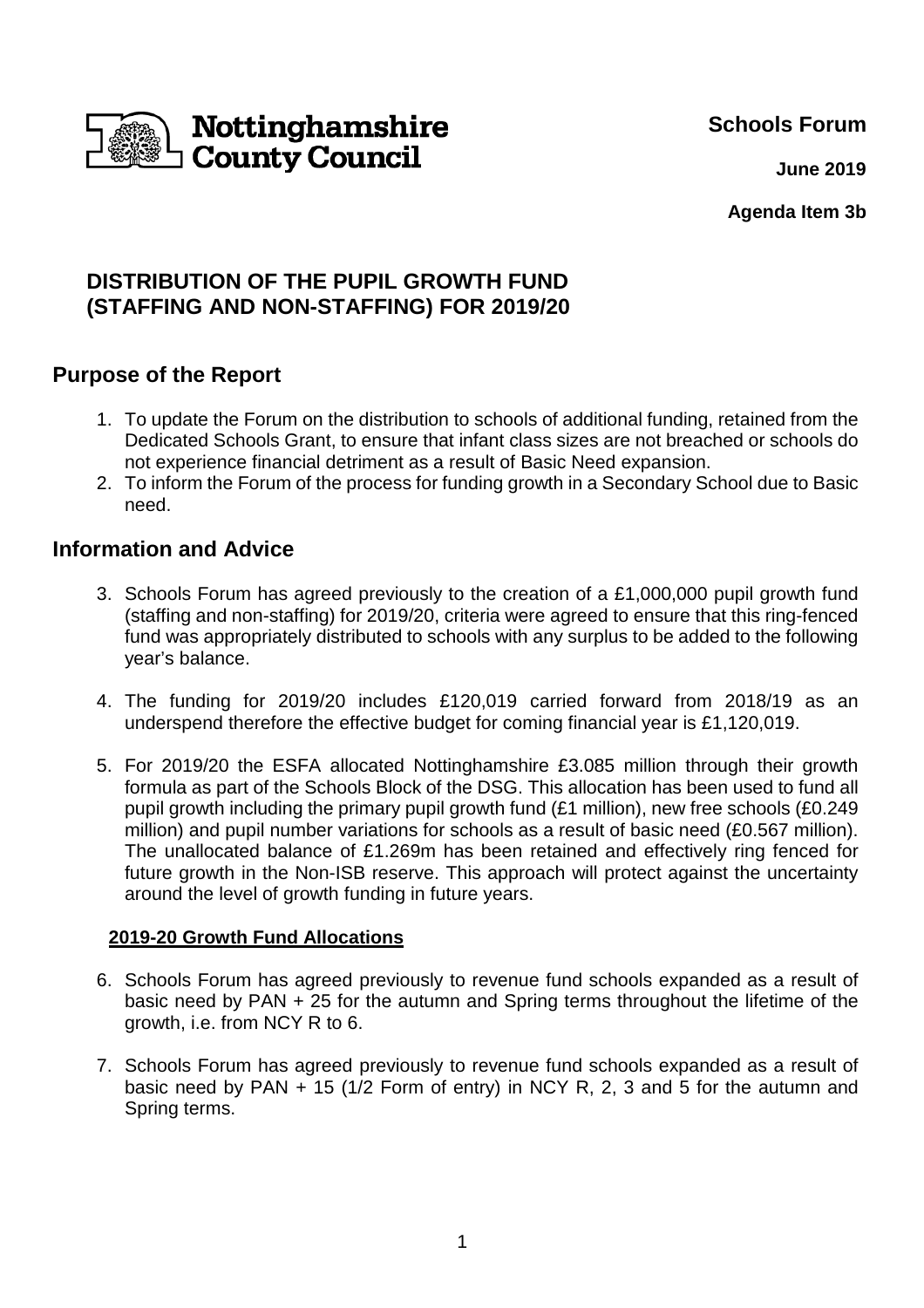- 8. Schools Forum has agreed previously to revenue fund schools where exceptional or over PAN allocations have taken place resulting in unavoidable breaches of infant classes. The level of funding to be determined on a case by case basis.
- 9. 11 schools received a 3rd term of PGF support in academic year 2018/19 payable in financial year 2018/19 which was agreed previously. This funding amounted to 11 x £14,159 =  $£155,749.$  (Appendix A) The arrangements for funding academies is such that the LA recoups the summer allocation on the APT, for 2019/20 4 academies were recouped 4 x £14,159 = £56,636. Therefore a net impact of this being £99,113
- 10. 1 multi academy trust has received £91,696 to support revenue costs associated with the establishment of the Watnall Road Free school.
- 11. 14 schools require lagged funding to mitigate the impact previous basic need expansions either by PAN + 15 (1/2 FE) or by PAN + 30 (1 FE). **Appendix A** These schools will be funded for the Autumn and Spring terms 2019/20.This funding amounted to 14x £31,277  $= £437,878$
- 12. Schools expanded previously which are not recruiting to a sufficiently high level to justify lagged funding have been removed.
- 13. The PGF requirement for commitments in financial year 2019/20 will be £628,960 from a budget of £1,120,019 creating a balance of £491,059.
- 14. This ring-fenced fund has been enough to meet current identified need, if any further need arises during the year this will be reported. Any underspend will be returned to Schools Forum and be rolled forward to the 2020/21 allocation.

#### **Growth due to Basic Need in Secondary Schools**

- 15. In Summer 2018 a working group of Schools Forum members wrote a report detailing the circumstances in which a Secondary School should be eligible for growth funding and the process for allocating the additional funding.
- 16. The report was presented to Schools Forum in September 2018 and members agreed the recommendation that "funding should be allocated to secondary schools through the varying of pupil numbers arising from any formal request by the LA to increase the PAN".
- 17. Whilst setting the schools and academies budgets for 2019/20 it became clear to NCC officers that the recommendation was not detailed enough and that the method for varying numbers was not fully documented. This report therefore seeks further approval on the method used for varying pupils in order to allocate additional funding to schools and academies.
- 18. Funding for secondary growth is for additional pupils entering a school in year 7 only due to an increase to their PAN a result of basic need.
- 19. The additional funding is derived by varying the pupil numbers for the school in their funding formula so will include AWPU and then additional pupil led factors based on the characteristics of the school's population. **Appendix B** illustrates how the variation of numbers will be calculated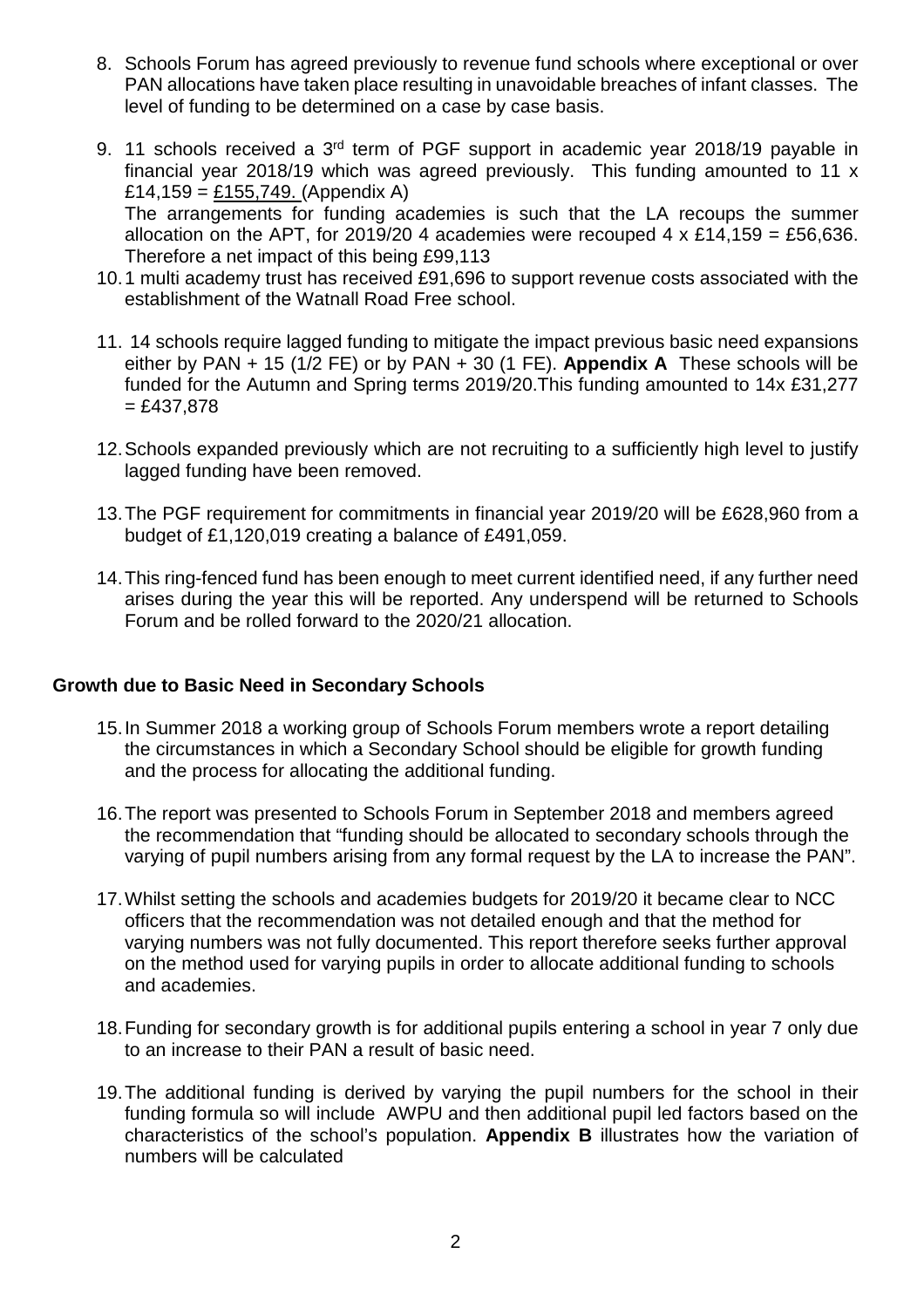20. If the following year's October census shows that the funded level of growth funded did not transpire, an adjustment will be made to the following year's budget to claw-back the excess funding .

## **RECOMMENDATION/S**

### **That the Schools Forum:**

- 1. Notes the content of the report and agrees the allocations made from the growth fund for Autumn 19 and Spring 20.
- 2. Continues to monitor the use of this fund throughout 2019-20 & considers the level of funding & criteria for future years.
- 3. Approves the method used for allocating additional funding to secondary schools and academies whose pupil numbers are increasing due to Basic Need.

**Mike Sharpe Team Manager – Pupil Place Planning T 0115 977 2803 E mike.sharpe@nottscc.gov.uk**